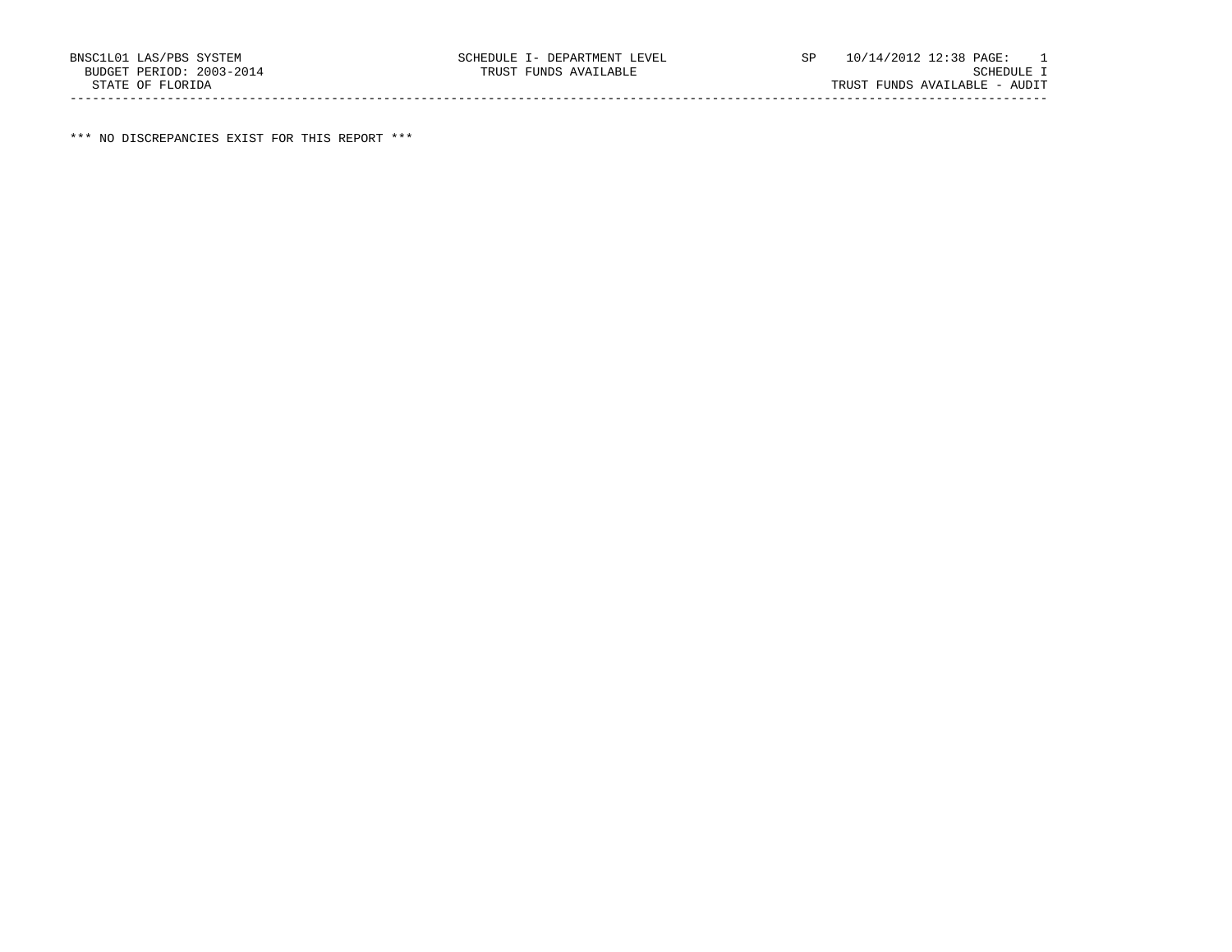| COL A01<br>ACT PR YR | COL A02<br>CURR YR EST | COL A03<br>AGY REOUEST            | COL A04<br>AGY REO N/R |
|----------------------|------------------------|-----------------------------------|------------------------|
| EXP 2011-12          |                        | EXP 2012-13 FY 2013-14 FY 2013-14 |                        |
|                      |                        |                                   |                        |

## HIWAY SAFETY/MTR VEH, DEPT 76000000

## FUND: HIGHWAY SAFETY OPER TF 2009

SECTION I: DETAIL OF REVENUES

| bocilon is boining of how brond | REVENUE CAP SVC |                |       | AUTH    |      | MATCHING %     | <b>CFDA</b> |              |              |               |
|---------------------------------|-----------------|----------------|-------|---------|------|----------------|-------------|--------------|--------------|---------------|
|                                 | CODE            |                | CHG % |         |      | ST I/C LOC I/C | NO.         |              |              |               |
|                                 |                 |                |       |         |      |                |             |              |              |               |
| 01 AUTOMATED LP FEE             | 000100 YES 8.0  |                |       | 320.04  | 0.00 | 0.00           |             | 18,707,121   | 19, 157, 853 | 19,507,990    |
| 02 DECAL/FLEET LP               | 000100 YES 8.0  |                |       | 320.04  | 0.00 | 0.00           |             | 130,285      | 149,853      | 151,836       |
| 03 COST RECOVERY FEE            | 000100 YES 8.0  |                |       | 322.20  | 0.00 | 0.00           |             | 148,391      | 248,109      | 250,796       |
| 04 DATA SALES                   | 000100 YES 8.0  |                |       | 320.05  | 0.00 | 0.00           |             | 733,519      | 803,012      | 811,709       |
| 05 DRIVER EDUCATION FEES        | 000100 YES 8.0  |                |       | 322.095 | 0.00 | 0.00           |             | 1,548,174    | 1,808,967    | 1,831,579     |
| 06 FRVIS                        | 000100 YES 8.0  |                |       | 320.03  | 0.00 | 0.00           |             | 24,577,919   | 25,076,501   | 25, 535, 284  |
| 07 DDL DRIVING RCRDS            |                 | 000100 YES 8.0 |       | 322.20  | 0.00 | 0.00           |             | 75,101,386   | 76, 319, 920 | 77,146,509    |
| 08 DRIVER LICENSE FEES          | 000100 YES 8.0  |                |       | 322.06  |      | 0.00           |             | 35,877,246   | 35,718,809   | 35,520,109    |
|                                 |                 |                |       |         | 0.00 |                |             |              |              |               |
| 09 SECURITY DEPOSITS            |                 | 000100 YES 8.0 |       | 322.20  | 0.00 | 0.00           |             | 952,651      | 978,166      | 988,760       |
| 10 LOOKUP CERTIFIED COPY        | 000100 YES 8.0  |                |       | 322.20  | 0.00 | 0.00           |             | 935,883      | 235,543      | 238,923       |
| 11 LIC PLT RPLC REG FEE         |                 | 000100 YES 8.0 |       | 320.06  | 0.00 | 0.00           |             | 110,643,202  | 111,194,828  | 113, 363, 661 |
| 12 ODOMETER FRAUD FEES          | 000100 YES 8.0  |                |       | 319.324 | 0.00 | 0.00           |             | 5,359,368    | 5, 139, 913  | 5,235,001     |
| 14 CIVIL FINE PENALTIES         |                 | 000100 YES 8.0 |       | 318.21  | 0.00 | 0.00           |             | 12,266,820   | 11,562,814   | 11,707,349    |
| 15 MOTORCYLE SAFEY ED FEES      | 000100 YES 8.0  |                |       | 320.08  | 0.00 | 0.00           |             | 1,647,183    | 1,590,228    | 1,619,239     |
| 17 MAIL AND SVC FEES            |                 | 000100 YES 8.0 |       | GAA     | 0.00 | 0.00           |             | 4,975,563    | 4,691,907    | 4,751,607     |
| 18 RETURNED CK COLLCIN          | 001202 NO 8.0   |                |       | 215.34  | 0.00 | 0.00           |             | 95,587       |              |               |
| 19 MBLE HMS INSTRS FEE          |                 | 000100 YES 8.0 |       | 320.824 | 0.00 | 0.00           |             | 114,395      | 117,564      | 119,033       |
| 21 VESSEL REG FEES              | 000100 YES 8.0  |                |       | 328.76  | 0.00 | 0.00           |             | 1,400,000    | 1,400,000    | 803,728       |
| 22 TRANSFER FROM TRP K          | 001903 NO 0.0   |                |       | 338.    | 0.00 | 0.00           |             | 18,018,519   | 18,018,519   | 18,817,727    |
| 23 FDOT I-4 CORR PRJCT          | 001903 NO 0.0   |                |       | GAA     | 0.00 | 0.00           |             | 1,407,330    | 1,500,000    | 1,691,871     |
| 24 WORK ZONE SP CONTRL          |                 | 001903 NO 0.0  |       | GAA     | 0.00 | 0.00           |             | 5,066,730    | 8,641,551    | 8,641,551     |
| 26 ORLANDO/ORNG CITY EXPW       |                 | 001903 NO 0.0  |       | GAA     | 0.00 | 0.00           |             | 628,179      | 849,931      | 747,052       |
| 28 BCKGRND CKS DL/DMV           |                 | 001500 NO 8.0  |       | GAA     | 0.00 | 0.00           |             | 1,190,997    | 1,498,461    | 1,517,164     |
| 29 INTEREST INCOME              | 000500 NO       | 8.0            |       | GAA     | 0.00 | 0.00           |             | 1,204,361    | 1,400,000    | 1,400,000     |
| 30 PY WARRANT CANCELL           |                 | 003700 NO 0.0  |       | GAA     | 0.00 | 0.00           |             | 1,755        |              |               |
| 31 FTS \$10-\$5 OPER TF         | 000100 YES 8.0  |                |       | 320.04  | 0.00 | 0.00           |             | 4,676,683    | 4,630,000    | 4,715,655     |
| 34 REAL ID GRANTS               |                 | 000700 NO 0.0  |       | GAA     | 0.00 | 0.00           | 97.067      | 1,693,730    | 1,800,000    |               |
| 35 REFLECTORIZATION FEE         | 000100 YES 8.0  |                |       | GAA     | 0.00 | 0.00           |             | 8,723,134    | 8,945,496    | 9,109,007     |
| 36 SPECIALIZED/PER/PLATES       |                 | 000100 YES 8.0 |       | 320.080 | 0.00 | 0.00           |             | 9,657,308    | 9,518,510    | 9,710,014     |
| 37 ALLIGATOR ALLEY              | 001903 NO 0.0   |                |       | GAA     | 0.00 | 0.00           |             | 1,043,356    | 1,043,356    | 1,217,784     |
| 38 TRANS JNT DISPTCH            |                 | 001903 NO 0.0  |       | GAA     | 0.00 | 0.00           |             | 140,000      | 140,000      | 140,000       |
| 42 REBUILT TITLE FEE            |                 | 000100 YES 8.0 |       | 319.32  | 0.00 | 0.00           |             | 49,460       | 10,227       | 10,554        |
| 48 SALE OF SURPLUS PROP         |                 | 002900 NO 8.0  |       | GAA     | 0.00 | 0.00           |             | 519,268      | 500,000      | 500,000       |
| 49 DDL CRED CARD SVC CHRG       | 000100 YES 8.0  |                |       | 320.04  | 0.00 | 0.00           |             | 407,417      | 469,684      | 475,555       |
| 51 OTHER TRANSFERS              | 001500 NO 0.0   |                |       | GAA     | 0.00 | 0.00           |             | 45,316       |              |               |
| 52 PAPER TITLE FEE              | 000100 YES 8.0  |                |       | 319.32  | 0.00 | 0.00           |             | 8,252,732    | 8,597,646    | 8,871,911     |
| 53 FR REINSTATEMENT FEES        |                 | 000100 YES 8.0 |       | 324     | 0.00 | 0.00           |             | 29, 157, 310 | 27,398,279   | 27,740,758    |
| 55 HAZMAT ADMIN FEE             |                 | 000100 YES 8.0 |       | 322     | 0.00 | 0.00           |             | 131,140      | 157,790      | 159,762       |
| 56 REFUND REVENUE               | 001800 NO 0.0   |                |       | GAA     | 0.00 | 0.00           |             | 352,526      |              |               |
| 60 DUI SCHOOL FEE               |                 | 000100 YES 8.0 |       | 322.293 | 0.00 | 0.00           |             | 721,819      | 816,020      | 824,858       |
| 66 WORTHLESS CHK REIN FEES      |                 | 000100 YES 8.0 |       | 320.04  | 0.00 | 0.00           |             | 85,960       | 93,791       | 94,963        |
|                                 |                 | 000100 YES 8.0 |       | 320.04  | 0.00 | 0.00           |             |              | 22,735       | 23,019        |
| 67 DEALER PUBL SVC CHRG         |                 |                |       |         |      |                |             | 18,988       |              |               |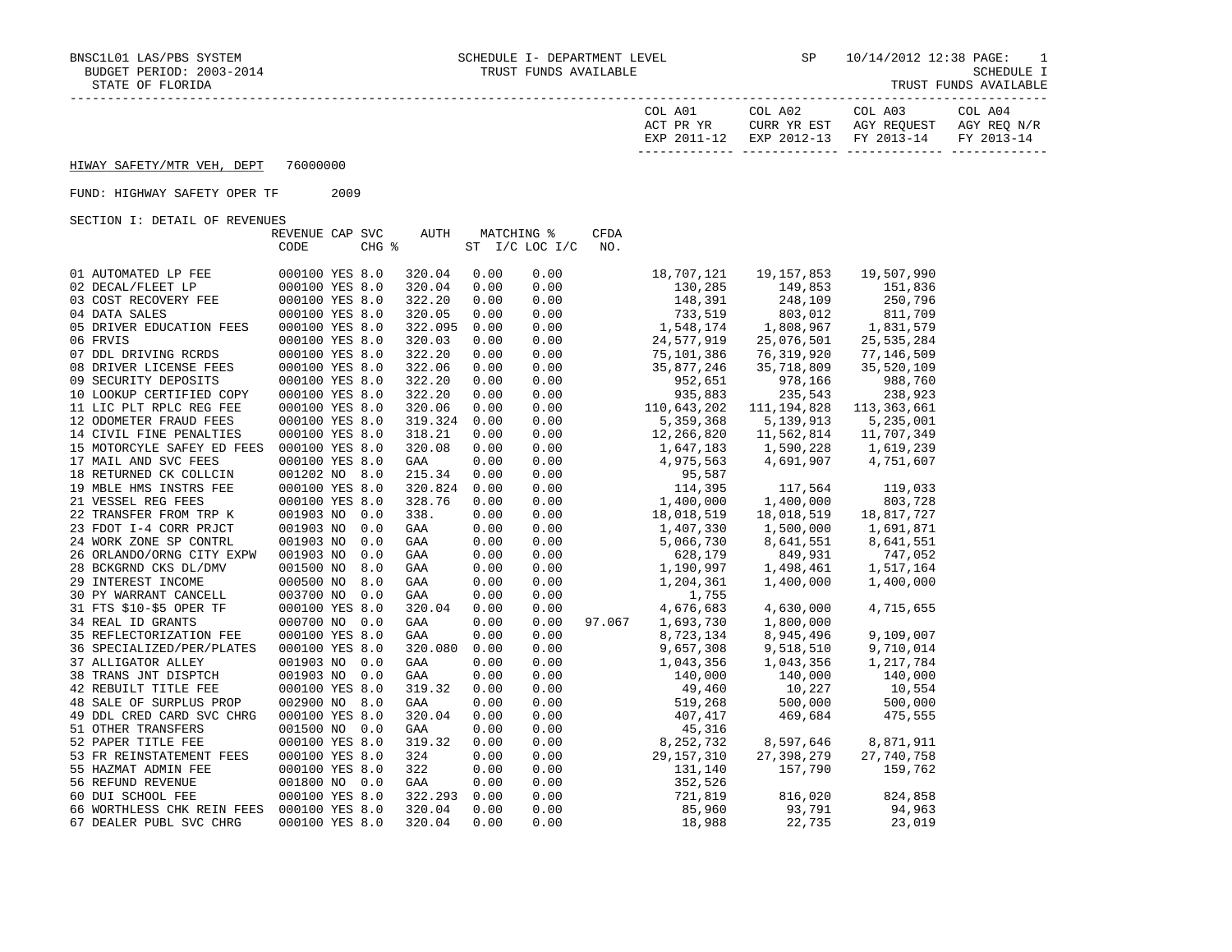|                                                                                                                                                      |                                                                   |                                                                  |                                  |             |                                                                                                                     |                                                           | COL A03<br>EXP 2011-12 EXP 2012-13 FY 2013-14        | FY 2013-14                                 |
|------------------------------------------------------------------------------------------------------------------------------------------------------|-------------------------------------------------------------------|------------------------------------------------------------------|----------------------------------|-------------|---------------------------------------------------------------------------------------------------------------------|-----------------------------------------------------------|------------------------------------------------------|--------------------------------------------|
| HIWAY SAFETY/MTR VEH, DEPT                                                                                                                           | 76000000                                                          |                                                                  |                                  |             |                                                                                                                     |                                                           |                                                      |                                            |
| FUND: HIGHWAY SAFETY OPER TF                                                                                                                         | 2009                                                              |                                                                  |                                  |             |                                                                                                                     |                                                           |                                                      |                                            |
| SECTION I: DETAIL OF REVENUES                                                                                                                        | REVENUE CAP SVC<br>CHG %<br>CODE                                  | AUTH MATCHING %                                                  | ST I/C LOC I/C                   | CFDA<br>NO. |                                                                                                                     |                                                           |                                                      |                                            |
|                                                                                                                                                      | 000100 YES 8.0                                                    | 322<br>0.00<br>320<br>0.00<br>322.271 0.00<br>322.04<br>0.00     | 0.00<br>0.00<br>0.00<br>0.00     |             | $959,029$<br>335<br>$138,024$<br>$1,584,075$                                                                        | 1,022,190 1,034,967<br>131,957 133,606<br>135,584 137,053 |                                                      |                                            |
| 91 MOTOR CARR GRANT REVS<br>92 TRANSFER FR FDOT-MCC<br>93 TRANS FR DOT DUI CAMERA 001510 NO 0.0<br>94 OTHER TRANS FED FUNDS<br>95 SALES OF GOODS FED | 000700 NO 0.0<br>001903 NO 0.0<br>001510 NO 0.0<br>001970 YES 0.0 | 0.00<br>GAA<br>0.00<br>GAA<br>0.00<br>GAA<br>0.00<br>GAA<br>0.00 | 0.00<br>0.00<br>0.00<br>0.00     |             | 20.218 5,570,508<br>13,857,512<br>20.601 6,100,000<br>$20.601$ $15,445$                                             | 10,469,912   10,469,912                                   | 20, 140, 959 21, 717, 509                            |                                            |
| 97 ADV REPL FEE CATCH UP 000100 YES 8.0<br>98 FACIAL RECOGNITION                                                                                     | 001510 NO 0.0                                                     | GAA<br>320.06<br>0.00<br>GAA<br>0.00                             | 0.00<br>0.00<br>0.00             |             | 31,195<br>97.067 423,574                                                                                            |                                                           | 9,355,082                                            |                                            |
| TOTAL TO LINE B IN SECTION IV                                                                                                                        |                                                                   |                                                                  |                                  |             |                                                                                                                     | 417,088,408 424,146,585 438,840,447                       |                                                      |                                            |
| SECTION II: DETAIL OF NONOPERATING EXPENDITURES                                                                                                      |                                                                   |                                                                  |                                  |             |                                                                                                                     |                                                           |                                                      |                                            |
|                                                                                                                                                      |                                                                   | CODE                                                             | OBJECT TRANSFER CFDA<br>TO BE    | NO.         |                                                                                                                     |                                                           |                                                      |                                            |
|                                                                                                                                                      |                                                                   |                                                                  | 76210100<br>76210100<br>76210100 |             | 26,989,995-28,572,293-32,236,311-<br>178,488,155- 194,221,670- 221,297,885-                                         |                                                           | 22,881,915-                                          | 4,191,500-<br>16,855,330-<br>$5,713,296 -$ |
|                                                                                                                                                      |                                                                   |                                                                  | 76210100<br>76210100<br>76010100 |             | 16,182,451-19,840,987-<br>2,225,583-2,721,370-<br>27,498,521-  32,057,939-<br>16,182,451  19,840,987                |                                                           | 2,735,995-<br>32, 217, 226-<br>19,840,987 22,881,915 | 5,713,296                                  |
|                                                                                                                                                      |                                                                   |                                                                  | 76100100<br>76100400             |             | 178,488,155<br>2,225,583                                                                                            | 194,221,670<br>2,721,370<br>28,572,293                    | 221, 297, 885<br>2,735,995<br>32,236,311             | 16,855,330                                 |
|                                                                                                                                                      |                                                                   |                                                                  |                                  |             | 76400100 26,989,995<br>76100600 27,498,521<br>$110,906$ $28,971,916$ $28,923,389$ $76210100$ $28,923,389$ $100,000$ | 32,057,939                                                | 32, 217, 226<br>300,000<br>30,031,763                |                                            |
| 19 CASH SWEEP TO GR                                                                                                                                  |                                                                   |                                                                  |                                  |             | 5,000,000                                                                                                           |                                                           | 100,000<br>16,630,948                                |                                            |
| 20 RESERVE FOR COST TO CONTINUE/PAY PACKAGE<br>23 TRANS TO NSRC                                                                                      |                                                                   | 990002<br>995000<br>219999                                       | 810000 72960000                  |             | 752,586                                                                                                             |                                                           | 12,000,000                                           |                                            |

44 ASSESSMENTS ON INVESTMENTS 880000 67,401

 TOTAL TO LINE E IN SECTION IV 35,008,108 29,323,389 59,062,711 4,191,500- ============= ============= ============= =============

------------- ------------- ------------- -------------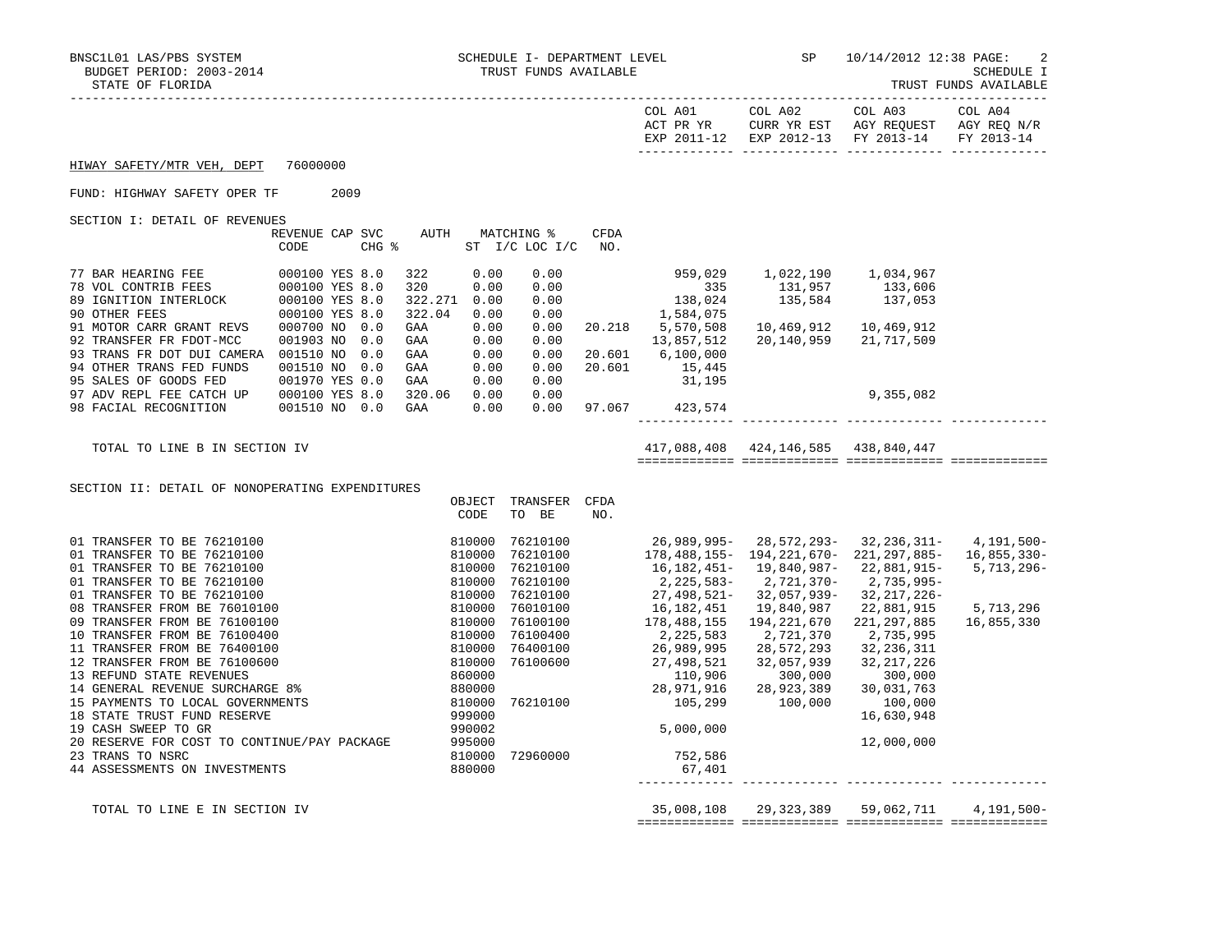| BNSC1L01 LAS/PBS SYSTEM<br>BUDGET PERIOD: 2003-2014<br>STATE OF FLORIDA                                                                                                                                                                                                                                                                                                            | TRUST FUNDS AVAILABLE                                    |                                                                                                                                |                                                                                                                                       | SCHEDULE I- DEPARTMENT LEVEL $SP$ 10/14/2012 12:38 PAGE:<br>-3<br>SCHEDULE I<br>TRUST FUNDS AVAILABLE                             |                                       |  |
|------------------------------------------------------------------------------------------------------------------------------------------------------------------------------------------------------------------------------------------------------------------------------------------------------------------------------------------------------------------------------------|----------------------------------------------------------|--------------------------------------------------------------------------------------------------------------------------------|---------------------------------------------------------------------------------------------------------------------------------------|-----------------------------------------------------------------------------------------------------------------------------------|---------------------------------------|--|
|                                                                                                                                                                                                                                                                                                                                                                                    |                                                          |                                                                                                                                |                                                                                                                                       | COL A01 COL A02 COL A03 COL A04<br>ACT PR YR CURR YR EST AGY REQUEST AGY REQ N/R<br>EXP 2011-12 EXP 2012-13 FY 2013-14 FY 2013-14 |                                       |  |
| HIWAY SAFETY/MTR VEH, DEPT 76000000                                                                                                                                                                                                                                                                                                                                                |                                                          |                                                                                                                                |                                                                                                                                       |                                                                                                                                   |                                       |  |
| FUND: HIGHWAY SAFETY OPER TF<br>2009                                                                                                                                                                                                                                                                                                                                               |                                                          |                                                                                                                                |                                                                                                                                       |                                                                                                                                   |                                       |  |
| SECTION III: ADJUSTMENTS                                                                                                                                                                                                                                                                                                                                                           | OBJECT<br>CODE                                           |                                                                                                                                |                                                                                                                                       |                                                                                                                                   |                                       |  |
| 01 ADJUST PART B FROM PRIOR YEAR<br>02 FY 2010-11 CERTIFIED FORWARD REVERSION<br>03 FY2010-11 FCO CF DISBURSEMENTS-FCO RESERV<br>04 ADD PY AP NOT CERTIFIED FORWARD<br>05 LESS PY GL#25700 ADVANCES<br>06 SWFS POST CLOSING FINANCIAL STATE ADJ 991000<br>08 SEPTEMBER 2012 REVERSION CF                                                                                           | 991000<br>991000<br>991000<br>991000<br>991000<br>991000 | 7,177,297-<br>402,570<br>$210,968-$<br>933,852<br>450,000-<br>198,390                                                          | 1,719,270                                                                                                                             |                                                                                                                                   |                                       |  |
| TOTAL TO LINE H IN SECTION IV                                                                                                                                                                                                                                                                                                                                                      |                                                          |                                                                                                                                | $6,303,453 - 1,719,270$                                                                                                               |                                                                                                                                   |                                       |  |
| SECTION IV: SUMMARY                                                                                                                                                                                                                                                                                                                                                                |                                                          |                                                                                                                                |                                                                                                                                       |                                                                                                                                   |                                       |  |
| UNRESERVED FUND BALANCE - JULY 1<br>ADD: REVENUES (FROM SECTION I)<br>TOTAL FUNDS AVAILABLE (LINE A + LINE B)<br>LESS: OPERATING EXPENDITURES<br>LESS: NONOPERATING EXPENDITURES (SECTION II)<br>LESS: FIXED CAPITAL OUTLAY (TOTAL ONLY)<br>UNRESERVED FUND BALANCE - JUNE 30 - BEFORE ADJ<br>NET ADJUSTMENTS (FROM SECTION III)<br>ADJUSTED UNRESERVED FUND BALANCE - JUNE 30 (I) | (A)<br>(B)<br>(C)<br>(D)<br>(E)<br>(F)<br>(G)<br>(H)     | 417,088,408<br>452,935,020<br>356,613,227<br>35,008,108<br>498,000<br>$60, 815, 685$ $63, 079, 276$<br>$6,303,453 - 1,719,270$ | 35,846,612 54,512,232 64,798,546<br>424,146,585<br>478,658,817<br>382,557,597<br>29,323,389<br>3,698,555<br>54, 512, 232 64, 798, 546 | 438,840,447<br>503,638,993<br>435,889,331<br>59,062,711<br>7,485,832<br>1,201,119<br>1,201,119                                    | 43,243,245<br>4,191,500-<br>7,485,832 |  |
| TOTAL UNRESERVED FUND BALANCE FROM STATEWIDE CFO FILE:                                                                                                                                                                                                                                                                                                                             |                                                          | 35,846,612                                                                                                                     |                                                                                                                                       |                                                                                                                                   |                                       |  |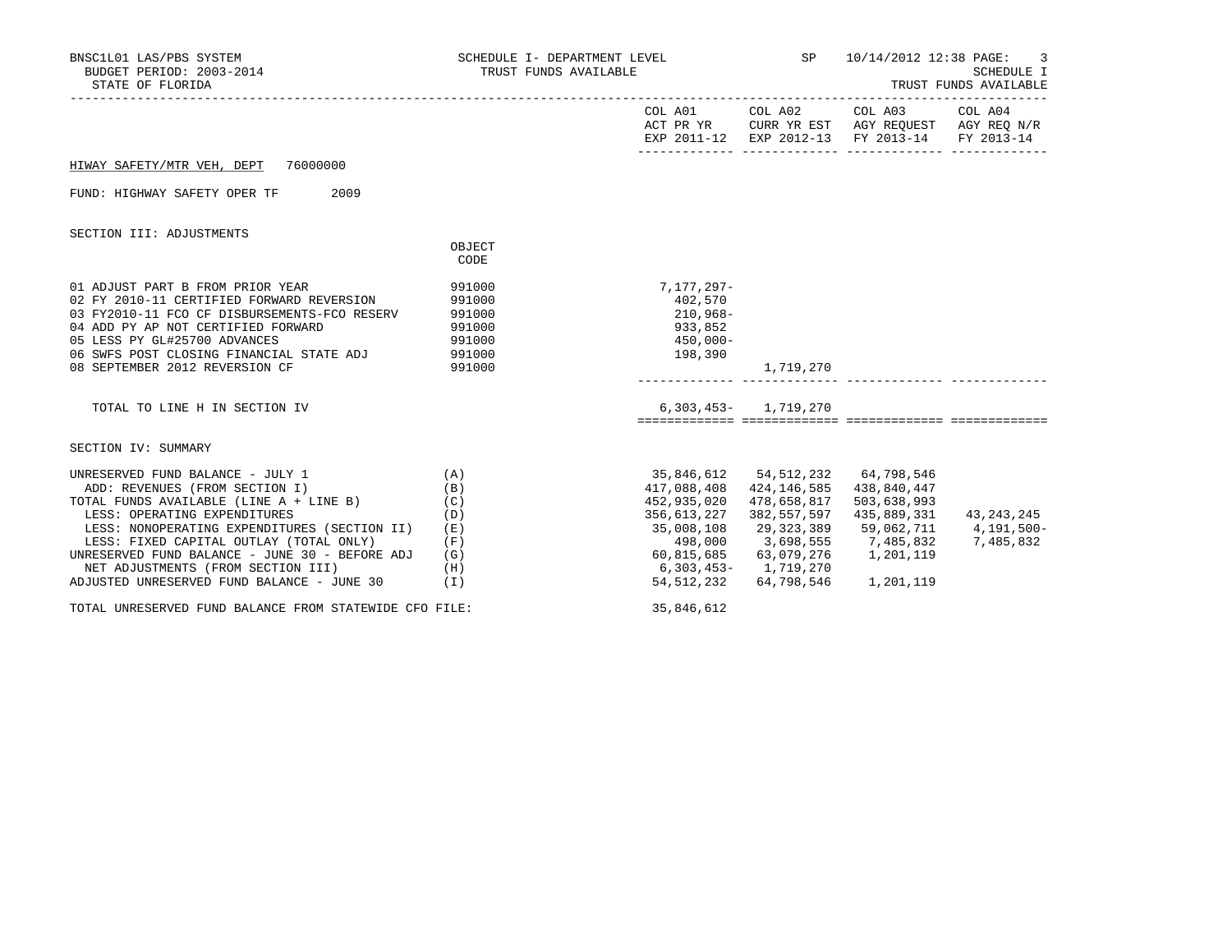| A01<br>COL<br>ACT PR YR<br>201<br>FYD | COL A02<br>CURR YR EST<br>$2012 - 12$<br>FYL | COL A03<br>AGY<br>REOUEST<br>$2013 - 14$<br><b>FV</b> | A04<br>∩П.<br>AGY REQ N/R<br>$2013 - 14$<br><b>FV</b> |
|---------------------------------------|----------------------------------------------|-------------------------------------------------------|-------------------------------------------------------|
|                                       |                                              |                                                       |                                                       |

## HIWAY SAFETY/MTR VEH, DEPT 76000000

## FUND: FEDERAL GRANTS TRUST FUND 2261

SECTION I: DETAIL OF REVENUES

|                             | REVENUE CAP | <b>SVC</b> | AUTH |      | MATCHING %      | CFDA   |         |           |         |  |
|-----------------------------|-------------|------------|------|------|-----------------|--------|---------|-----------|---------|--|
|                             | CODE        | CHG %      |      | ST   | $I/C$ LOC $I/C$ | NO.    |         |           |         |  |
| 01 (FARS) FATALITY ANALYSIS | 000700 NO   | 0.0        | GAA  | 0.00 | 0.00            | 20.600 | 220,845 | 200,000   | 200,000 |  |
| 02 HEARING OFFICER TRAING   | 001510 NO   | 0.0        | GAA  | 0.00 | 0.00            | 20.601 | 142,291 | 85,000    | 150,000 |  |
| 03 SUPPORT ELECTRNC CRASH   | 001510 NO   | 0.0        | GAA  | 0.00 | 0.00            | 20.610 | 104,436 | 105,000   | 100,000 |  |
| 04 CMV CRASH RECORD IMPROV  | 000700 NO   | 0.0        | GAA  | 0.00 | 0.00            | 20.234 | 236,350 | 550,000   | 455,175 |  |
| 05 CDL MEDICAL EXAM CERT    | 000700 NO   | 0.0        | GAA  | 0.00 | 0.00            | 20.234 | 245,085 | 632,226   | 877,311 |  |
| 06 TEEN DRIVE WITH CARE     | 001510 NO   | 0.0        | GAA  | 0.00 | 0.00            | 20.600 | 155,524 | 96,177    | 96,177  |  |
| 07 PRISM GRANT              | 000700 NO   | 0.0        | GAA  | 0.00 | 0.00            | 20.600 | 129,656 | 180,000   | 180,000 |  |
| 09 E-CITATION PREP STANDRD  | 001510 NO   | 0.0        | GAA  | 0.00 | 0.00            | 20.610 | 97,681  |           |         |  |
| 10 FDLE BULLET PROOF VEST   | 001510 NO   | 0.0        | GAA  | 0.00 | 0.00            | 16.607 |         | 80,060    | 80,060  |  |
| 11 CHILD SEAT DONATIONS     | 001101 NO   | 0.0        | GAA  | 0.00 | 0.00            |        | 83,982  | 85,000    | 85,000  |  |
| 12 CVISN                    | 001510 NO   | 0.0        | GAA  | 0.00 | 0.00            | 20.600 |         | 100,000   | 180,000 |  |
| 13 CHILD PASSENGER SAFETY   | 001510 NO   | 0.0        | GAA  | 0.00 | 0.00            | 20.600 | 332,522 | 144,469   | 500,000 |  |
| 14 DUI CHECKPOINT           | 001510 NO   | 0.0        | GAA  | 0.00 | 0.00            | 20.601 | 232,157 | 150,000   | 150,000 |  |
| 15 FDLE FACIAL RECOGNITION  | 001510 NO   | 0.0        | GAA  | 0.00 | 0.00            | 97.067 | 500,000 | 767,097   |         |  |
| 16 OCCUPANT PROTECTION      | 001510 NO   | 0.0        | GAA  | 0.00 | 0.00            | 20.600 | 140,864 | 100,000   | 100,000 |  |
| 17 SLERS HILLSBORO EOUIPT   | 001510 NO   | 0.0        | GAA  | 0.00 | 0.00            | 97.067 | 61,080  |           |         |  |
| 18 PRES NOMINATING CONV     | 000800 NO   | 0.0        | GAA  | 0.00 | 0.00            | 16.580 |         | 1,764,663 |         |  |
| 19 DIGITAL CAMERAS FAC REC  | 001510 NO   | 0.0        | GAA  | 0.00 | 0.00            | 97.067 |         | 285,000   |         |  |
| 20 REFUNDS                  | 001800 NO   | 0.0        | GAA  | 0.00 | 0.00            |        | 7,710   |           |         |  |
|                             |             |            |      |      |                 |        |         |           |         |  |

SECTION II: DETAIL OF NONOPERATING EXPENDITURES

TOTAL TO LINE B IN SECTION IV 2,690,183 5,324,692 3,153,723

============= ============= ============= =============

|                               | OBJECT | TRANSFER | CFDA |          |             |              |  |
|-------------------------------|--------|----------|------|----------|-------------|--------------|--|
|                               | CODE   | TO<br>BE | NO.  |          |             |              |  |
| 01 TRANSFER TO SWCAP (180200) | 810000 | 76210100 |      | 45,961   |             |              |  |
| 01 TRANSFER TO BE 76210100    | 810000 | 76210100 |      |          | $405,520 -$ |              |  |
| 01 TRANSFER TO BE 76210100    | 810000 | 76210100 |      | 712,200- | 3,844,139-  | 1,441,499–   |  |
| 02 PENDING AWARDS             | 899000 | 76100100 |      |          |             | 834,577-     |  |
| 03 PENDING AWARDS             | 899000 | 76210100 |      |          |             | 564,522-     |  |
| 05 TRANSFER FROM BE 76100100  | 810000 | 76100100 |      | 712,200  | 3,844,139   | 1,441,499    |  |
| 06 TRANSFER FROM BE 76100600  | 810000 | 76100600 |      |          | 405,520     |              |  |
|                               |        |          |      |          |             |              |  |
| TOTAL TO LINE E IN SECTION IV |        |          |      | 45,961   |             | $1,399,099-$ |  |

============= ============= ============= =============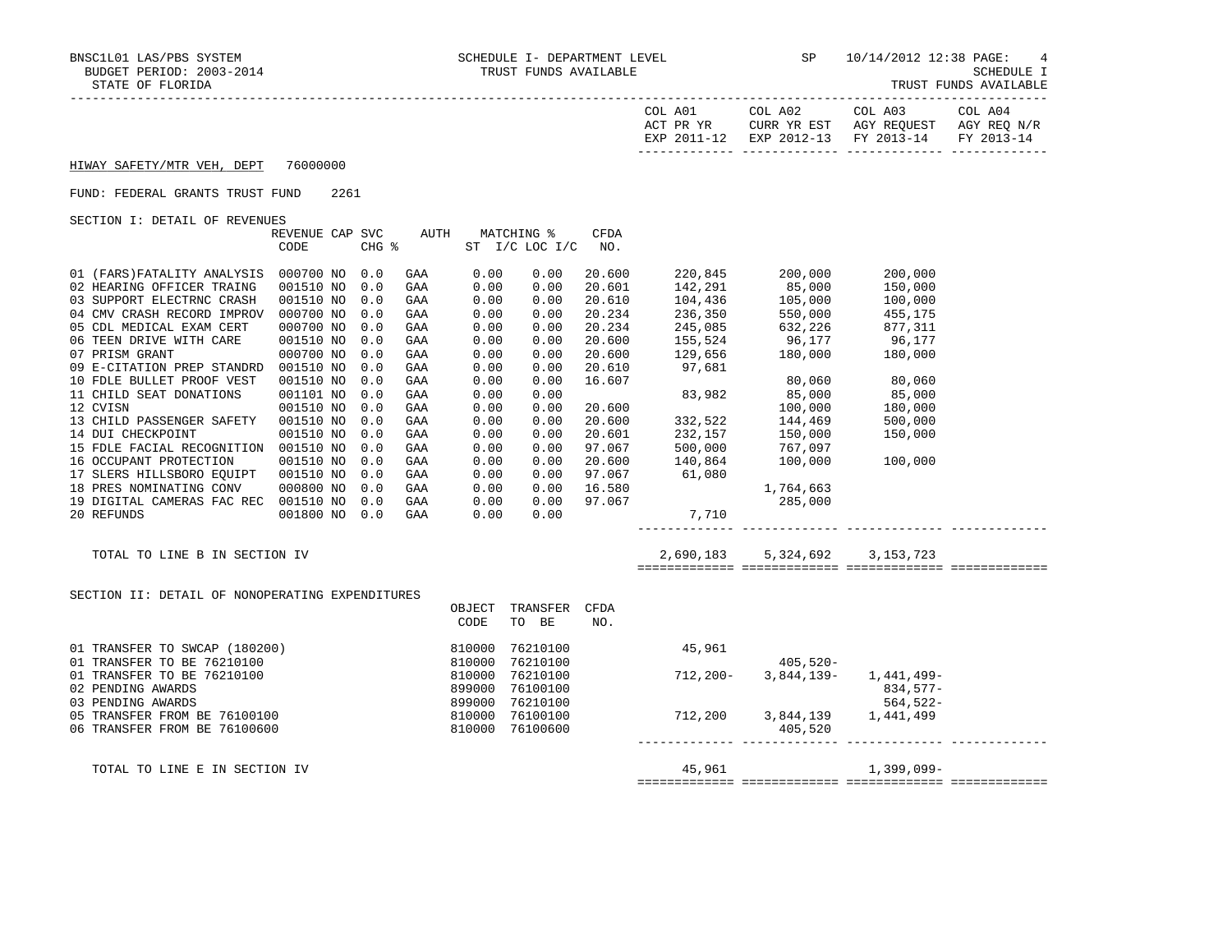| BNSC1L01 LAS/PBS SYSTEM<br>BUDGET PERIOD: 2003-2014<br>STATE OF FLORIDA                                                                                                                                                                                                                                                                                                           | SCHEDULE I- DEPARTMENT LEVEL<br>TRUST FUNDS AVAILABLE       |                                                                                                                                              |                                                | SP 10/14/2012 12:38 PAGE: 5<br><b>SCHEDULE I</b><br>TRUST FUNDS AVAILABLE                                                         |  |  |
|-----------------------------------------------------------------------------------------------------------------------------------------------------------------------------------------------------------------------------------------------------------------------------------------------------------------------------------------------------------------------------------|-------------------------------------------------------------|----------------------------------------------------------------------------------------------------------------------------------------------|------------------------------------------------|-----------------------------------------------------------------------------------------------------------------------------------|--|--|
|                                                                                                                                                                                                                                                                                                                                                                                   |                                                             |                                                                                                                                              |                                                | COL A01 COL A02 COL A03 COL A04<br>ACT PR YR CURR YR EST AGY REQUEST AGY REQ N/R<br>EXP 2011-12 EXP 2012-13 FY 2013-14 FY 2013-14 |  |  |
| HIWAY SAFETY/MTR VEH, DEPT 76000000                                                                                                                                                                                                                                                                                                                                               |                                                             |                                                                                                                                              |                                                |                                                                                                                                   |  |  |
| FUND: FEDERAL GRANTS TRUST FUND 2261                                                                                                                                                                                                                                                                                                                                              |                                                             |                                                                                                                                              |                                                |                                                                                                                                   |  |  |
| SECTION III: ADJUSTMENTS                                                                                                                                                                                                                                                                                                                                                          | OBJECT<br>CODE                                              |                                                                                                                                              |                                                |                                                                                                                                   |  |  |
| 01 ADJUST PART B FROM PRIOR YEAR<br>02 REVERSION CERTIFIED FORWARD<br>03 ADD PY AP NOT CERTIFIED FORWARD 991000<br>04 DIFF OPERATING EXP NOT CERT FORWARD 991000<br>05 ROUNDING<br>06 SEPT OPERATING REVERSIONS                                                                                                                                                                   | 991000<br>991000<br>991000<br>991000                        | 493,698-<br>26,529<br>947,480<br>$7,701-$<br>$\sim$ 1                                                                                        | 1,670                                          |                                                                                                                                   |  |  |
| TOTAL TO LINE H IN SECTION IV                                                                                                                                                                                                                                                                                                                                                     |                                                             |                                                                                                                                              | 472,611 1,670                                  |                                                                                                                                   |  |  |
| SECTION IV: SUMMARY                                                                                                                                                                                                                                                                                                                                                               |                                                             |                                                                                                                                              |                                                |                                                                                                                                   |  |  |
| UNRESERVED FUND BALANCE - JULY 1<br>ADD: REVENUES (FROM SECTION I)<br>TOTAL FUNDS AVAILABLE (LINE $A + LINE B$ )<br>LESS: OPERATING EXPENDITURES<br>LESS: NONOPERATING EXPENDITURES (SECTION II)<br>LESS: FIXED CAPITAL OUTLAY (TOTAL ONLY)<br>UNRESERVED FUND BALANCE - JUNE 30 - BEFORE ADJ<br>NET ADJUSTMENTS (FROM SECTION III)<br>ADJUSTED UNRESERVED FUND BALANCE - JUNE 30 | (A)<br>(B)<br>(C)<br>(D)<br>(E)<br>(F)<br>(G)<br>(H)<br>(I) | 2,690,183 5,324,692 3,153,723<br>3,299,389 7,442,923 3,153,723<br>1,607,808 7,444,593 4,552,822<br>45,961 1,399,099-<br>472,611<br>2,118,231 | 609,206 2,118,231<br>1,645,620 1,670-<br>1,670 | 1,399,099-                                                                                                                        |  |  |
| TOTAL UNRESERVED FUND BALANCE FROM STATEWIDE CFO FILE:                                                                                                                                                                                                                                                                                                                            |                                                             | 609,206                                                                                                                                      |                                                |                                                                                                                                   |  |  |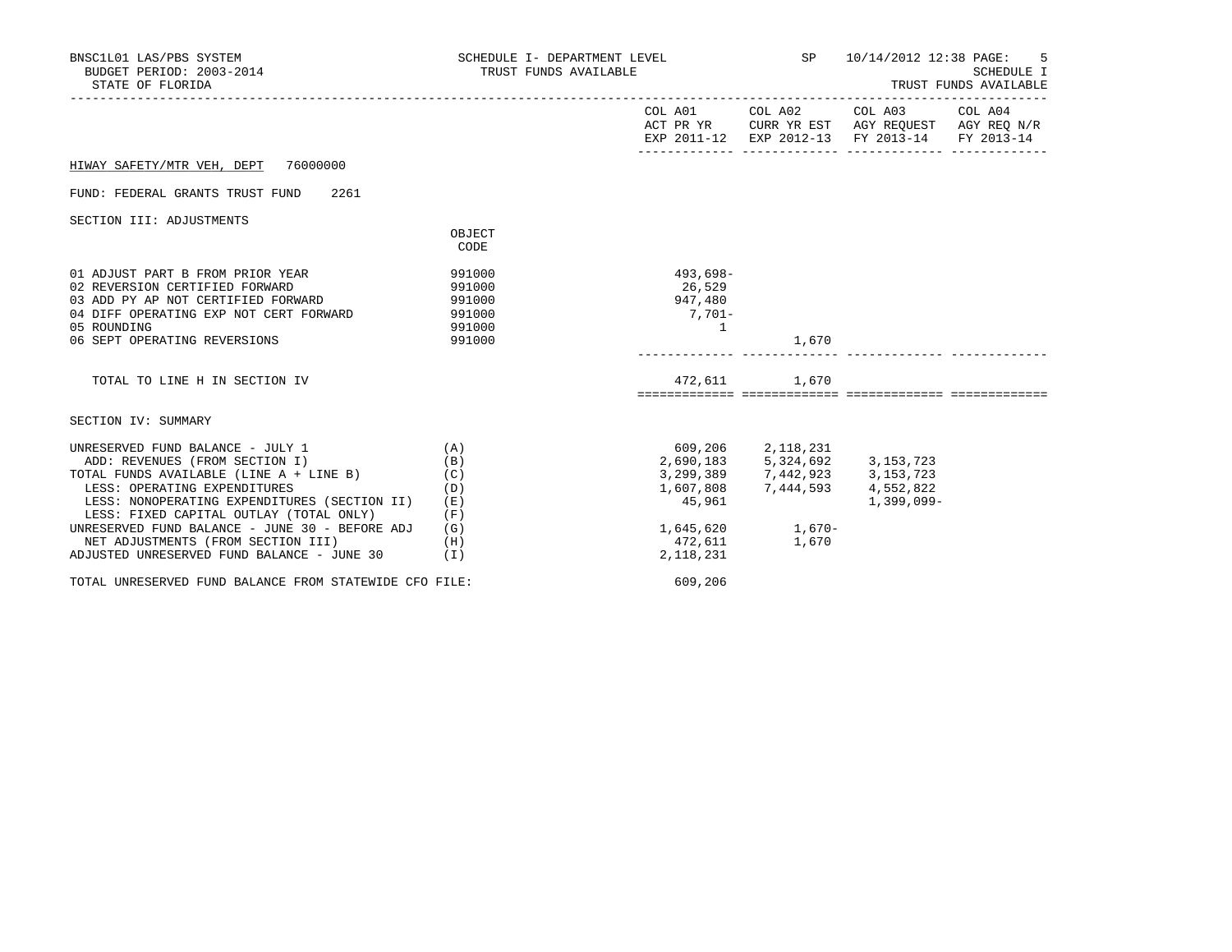| BNSC1L01 LAS/PBS SYSTEM<br>BUDGET PERIOD: 2003-2014<br>STATE OF FLORIDA                                                                                                                                                                                                                             |                                                                  |                                                | SCHEDULE I- DEPARTMENT LEVEL<br>TRUST FUNDS AVAILABLE |      |                                                                                                                                                                                                                                                                                                                                                                                                         | SP                                 | 10/14/2012 12:38 PAGE:<br>6<br>SCHEDULE I<br>TRUST FUNDS AVAILABLE                                                  |         |  |
|-----------------------------------------------------------------------------------------------------------------------------------------------------------------------------------------------------------------------------------------------------------------------------------------------------|------------------------------------------------------------------|------------------------------------------------|-------------------------------------------------------|------|---------------------------------------------------------------------------------------------------------------------------------------------------------------------------------------------------------------------------------------------------------------------------------------------------------------------------------------------------------------------------------------------------------|------------------------------------|---------------------------------------------------------------------------------------------------------------------|---------|--|
|                                                                                                                                                                                                                                                                                                     |                                                                  |                                                |                                                       |      |                                                                                                                                                                                                                                                                                                                                                                                                         | COL A01 COL A02 COL A03            | ACT PR YR $\,$ CURR YR EST $\,$ AGY REQUEST $\,$ AGY REQ $\rm N/R$<br>EXP 2011-12 EXP 2012-13 FY 2013-14 FY 2013-14 | COL A04 |  |
| HIWAY SAFETY/MTR VEH, DEPT 76000000                                                                                                                                                                                                                                                                 |                                                                  |                                                |                                                       |      |                                                                                                                                                                                                                                                                                                                                                                                                         |                                    |                                                                                                                     |         |  |
| FUND: GAS TAX COLLECTION TF                                                                                                                                                                                                                                                                         | 2319                                                             |                                                |                                                       |      |                                                                                                                                                                                                                                                                                                                                                                                                         |                                    |                                                                                                                     |         |  |
| SECTION I: DETAIL OF REVENUES                                                                                                                                                                                                                                                                       |                                                                  |                                                |                                                       |      |                                                                                                                                                                                                                                                                                                                                                                                                         |                                    |                                                                                                                     |         |  |
|                                                                                                                                                                                                                                                                                                     | REVENUE CAP SVC AUTH MATCHING %<br>CODE                          | CHG % ST I/C LOC I/C NO.                       |                                                       | CFDA |                                                                                                                                                                                                                                                                                                                                                                                                         |                                    |                                                                                                                     |         |  |
| 01 TRANSFER FROM 2488<br>02 REVENUE CONF (IFTA)                                                                                                                                                                                                                                                     | 001500 NO 0.0 206.41 0.00 0.00<br>004000 NO 0.0 206.41 0.00 0.00 |                                                |                                                       |      | 495 14,119 14,705<br>22,539,710 22,285,881 23,185,295                                                                                                                                                                                                                                                                                                                                                   |                                    |                                                                                                                     |         |  |
| TOTAL TO LINE B IN SECTION IV                                                                                                                                                                                                                                                                       |                                                                  |                                                |                                                       |      | 22,540,205 22,300,000 23,200,000                                                                                                                                                                                                                                                                                                                                                                        |                                    |                                                                                                                     |         |  |
| SECTION II: DETAIL OF NONOPERATING EXPENDITURES                                                                                                                                                                                                                                                     |                                                                  | CODE                                           | OBJECT TRANSFER CFDA<br>TO BE                         | NO.  |                                                                                                                                                                                                                                                                                                                                                                                                         |                                    |                                                                                                                     |         |  |
| 01 TRANSFER TO BE 76210100<br>01 TRANSFER TO BE 76210100<br>02 REFUND OF STATE REVENUE (220020)<br>03 DEP-FL COASTAL PROT TF (310022)37202099001<br>05 DEP-MTER QTY ASSUR TF (310022)37202099001<br>06 ALLOC OF FUEL TAX COUNTIES (310050)<br>06 ALLOC OF FUEL TAX COU<br>14 TRANSFER FROM 76400100 |                                                                  |                                                | 810000 76400100                                       |      | $\begin{array}{cccc} 810000 & 76210100 & & & & & 230\,598- & & 230\,599- & & 256\,049- & & 258\,609- & & \end{array}$<br>$\begin{array}{cccc} 256\,,049-&258\,,609-\\ 1\,,094\,,514&1\,,047\,,892&1\,,090\,,240\\ 1\,,038\,,335&988\,,526&1\,,034\,,280\\ 40\,,951&38\,,987&40\,,791\\ 520\,,580&495\,,608&518\,,618\,,819\,,\\ 4\,,475\,,278&4\,,260\,,598&4\,,457\,,802\\ 137\,,428&130\,,836&136\,,$ |                                    |                                                                                                                     |         |  |
| TOTAL TO LINE E IN SECTION IV                                                                                                                                                                                                                                                                       |                                                                  |                                                |                                                       |      |                                                                                                                                                                                                                                                                                                                                                                                                         | 19,479,378  18,550,830  19,403,311 |                                                                                                                     |         |  |
| SECTION III: ADJUSTMENTS                                                                                                                                                                                                                                                                            |                                                                  | OBJECT<br>CODE                                 |                                                       |      |                                                                                                                                                                                                                                                                                                                                                                                                         |                                    |                                                                                                                     |         |  |
| 01 SEPTEMBER 2011 REVERSIONS CF<br>02 ADJUST FOR CERTIFIED FORWARD PART B PY<br>03 ADJUST PAYABLE FOR STATUTORY RESERVE<br>04 ROUNDING<br>06 SEPTEMBER 2012 OPERATING REVERSIONS                                                                                                                    |                                                                  | 991000<br>991000<br>991000<br>991000<br>991000 |                                                       |      | 2,889<br>3,518–<br>6,563<br>$1-$                                                                                                                                                                                                                                                                                                                                                                        | 5,884                              |                                                                                                                     |         |  |
| TOTAL TO LINE H IN SECTION IV                                                                                                                                                                                                                                                                       |                                                                  |                                                |                                                       |      |                                                                                                                                                                                                                                                                                                                                                                                                         | 5,933 5,884                        |                                                                                                                     |         |  |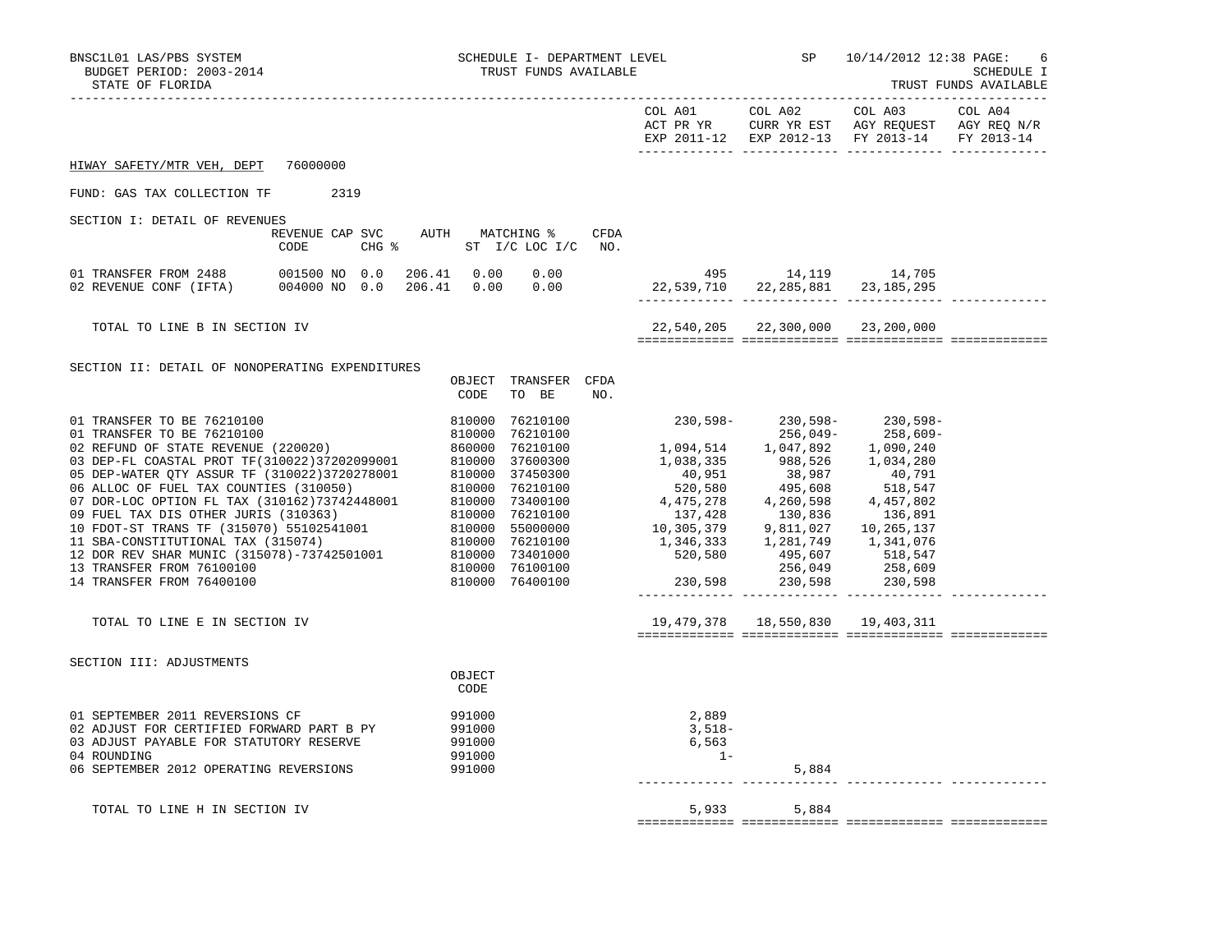| BNSC1L01 LAS/PBS SYSTEM<br>BUDGET PERIOD: 2003-2014<br>STATE OF FLORIDA                                                                                                                                                                                                                                                                                                                                                                  | SCHEDULE I- DEPARTMENT LEVEL<br>TRUST FUNDS AVAILABLE       |                  | SP 10/14/2012 12:38 PAGE: 7<br>SCHEDULE I<br>TRUST FUNDS AVAILABLE                                                                                                                                     |                                                                                                                                   |  |
|------------------------------------------------------------------------------------------------------------------------------------------------------------------------------------------------------------------------------------------------------------------------------------------------------------------------------------------------------------------------------------------------------------------------------------------|-------------------------------------------------------------|------------------|--------------------------------------------------------------------------------------------------------------------------------------------------------------------------------------------------------|-----------------------------------------------------------------------------------------------------------------------------------|--|
|                                                                                                                                                                                                                                                                                                                                                                                                                                          |                                                             |                  |                                                                                                                                                                                                        | COL A01 COL A02 COL A03 COL A04<br>ACT PR YR CURR YR EST AGY REQUEST AGY REQ N/R<br>EXP 2011-12 EXP 2012-13 FY 2013-14 FY 2013-14 |  |
| HIWAY SAFETY/MTR VEH, DEPT 76000000                                                                                                                                                                                                                                                                                                                                                                                                      |                                                             |                  |                                                                                                                                                                                                        |                                                                                                                                   |  |
| FUND: GAS TAX COLLECTION TF<br>2319                                                                                                                                                                                                                                                                                                                                                                                                      |                                                             |                  |                                                                                                                                                                                                        |                                                                                                                                   |  |
| SECTION IV: SUMMARY                                                                                                                                                                                                                                                                                                                                                                                                                      |                                                             |                  |                                                                                                                                                                                                        |                                                                                                                                   |  |
| UNRESERVED FUND BALANCE - JULY 1<br>ADD: REVENUES (FROM SECTION I)<br>TOTAL FUNDS AVAILABLE (LINE A + LINE B)<br>LESS: OPERATING EXPENDITURES<br>LESS: NONOPERATING EXPENDITURES (SECTION II)<br>LESS: FIXED CAPITAL OUTLAY (TOTAL ONLY)<br>UNRESERVED FUND BALANCE - JUNE 30 - BEFORE ADJ<br>NET ADJUSTMENTS (FROM SECTION III)<br>ADJUSTED UNRESERVED FUND BALANCE - JUNE 30<br>TOTAL UNRESERVED FUND BALANCE FROM STATEWIDE CFO FILE: | (A)<br>(B)<br>(C)<br>(D)<br>(E)<br>(F)<br>(G)<br>(H)<br>(I) | 50,000<br>50,000 | 50,000 50,000 50,000<br>22,540,205 22,300,000 23,200,000<br>22,590,205 22,350,000<br>3,066,760 3,755,054 3,796,689<br>19,479,378  18,550,830  19,403,311<br>44,067 44,116<br>$5,933$ $5,884$<br>50,000 | 23,250,000<br>50,000<br>50,000                                                                                                    |  |
| SCHEDULE IB: DETAIL OF UNRESERVED FUND BALANCE                                                                                                                                                                                                                                                                                                                                                                                           | FUNDING SOURCE<br>STATE (S)<br>NONSTATE (N)                 |                  |                                                                                                                                                                                                        |                                                                                                                                   |  |
| 01 UNRESERVED FUND BALANCE                                                                                                                                                                                                                                                                                                                                                                                                               | S                                                           | 50,000           | 50,000                                                                                                                                                                                                 | 50,000                                                                                                                            |  |
| ADJUSTED UNRESERVED FUND BALANCE - JUNE 30                                                                                                                                                                                                                                                                                                                                                                                               |                                                             | 50,000           | 50,000                                                                                                                                                                                                 | 50,000                                                                                                                            |  |

============= ============= ============= =============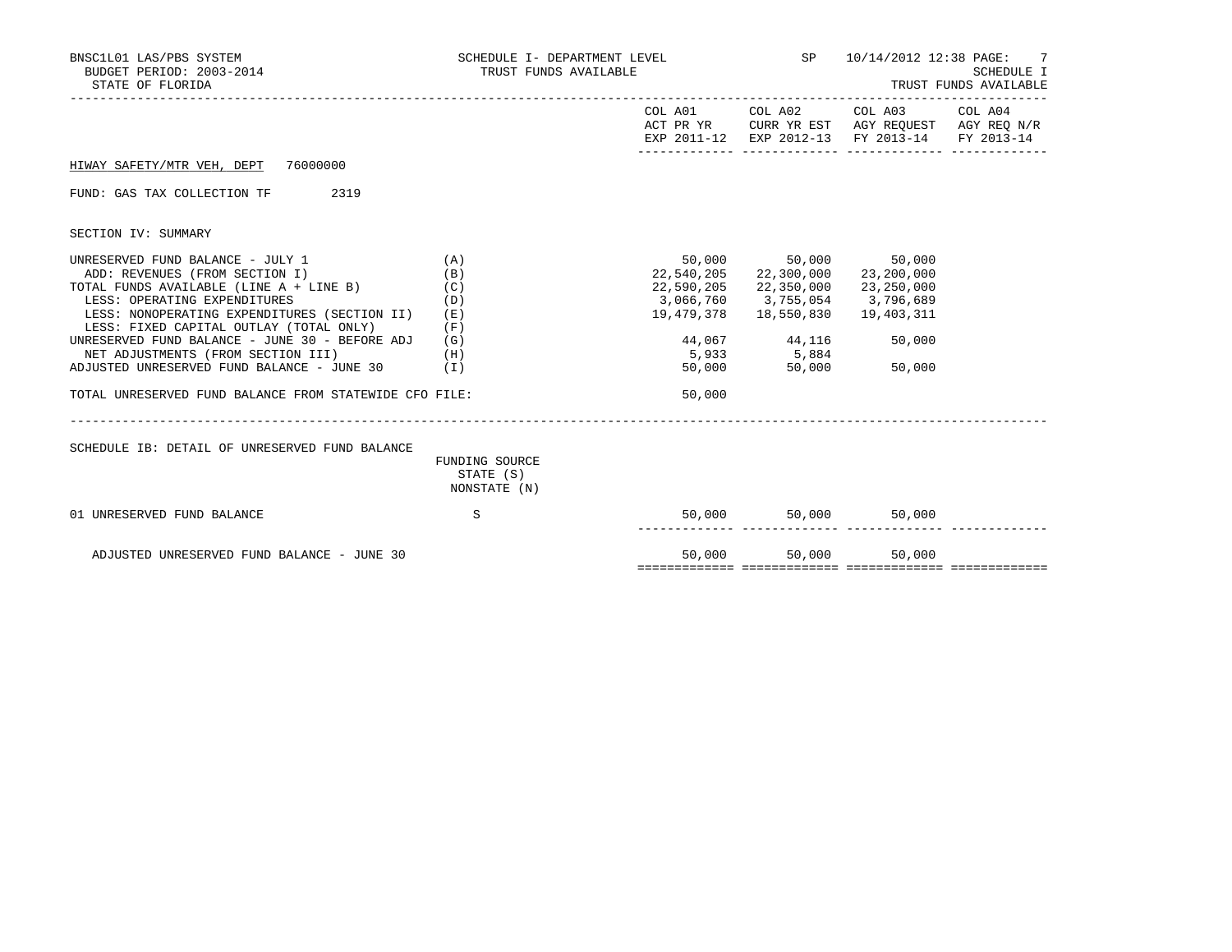| BNSC1L01 LAS/PBS SYSTEM<br>BUDGET PERIOD: 2003-2014<br>STATE OF FLORIDA                                                                                                                                                                                                                    | SCHEDULE I- DEPARTMENT LEVEL<br>TRUST FUNDS AVAILABLE      |                                                   |                               | SP 10/14/2012 12:38 PAGE:                                                                                         | 8<br>SCHEDULE I<br>TRUST FUNDS AVAILABLE |
|--------------------------------------------------------------------------------------------------------------------------------------------------------------------------------------------------------------------------------------------------------------------------------------------|------------------------------------------------------------|---------------------------------------------------|-------------------------------|-------------------------------------------------------------------------------------------------------------------|------------------------------------------|
|                                                                                                                                                                                                                                                                                            |                                                            | COL A01 COL A02                                   |                               | COL A03 COL A04<br>ACT PR YR CURR YR EST AGY REQUEST AGY REQ N/R<br>EXP 2011-12 EXP 2012-13 FY 2013-14 FY 2013-14 |                                          |
| HIWAY SAFETY/MTR VEH, DEPT<br>76000000                                                                                                                                                                                                                                                     |                                                            |                                                   |                               |                                                                                                                   |                                          |
| FUND: HIGHWAY PATROL INS TF<br>2364                                                                                                                                                                                                                                                        |                                                            |                                                   |                               |                                                                                                                   |                                          |
| SECTION I: DETAIL OF REVENUES<br>CODE<br>CHG %                                                                                                                                                                                                                                             | REVENUE CAP SVC AUTH MATCHING % CFDA<br>ST I/C LOC I/C NO. |                                                   |                               |                                                                                                                   |                                          |
| 01 REFUNDS<br>001800 NO 0.0 GAA 0.00                                                                                                                                                                                                                                                       | 0.00                                                       | 62,465                                            |                               | 325,995                                                                                                           |                                          |
| TOTAL TO LINE B IN SECTION IV                                                                                                                                                                                                                                                              |                                                            | 62,465                                            |                               | 325,995                                                                                                           |                                          |
| SECTION II: DETAIL OF NONOPERATING EXPENDITURES                                                                                                                                                                                                                                            | OBJECT TRANSFER CFDA<br>CODE<br>TO BE<br>NO.               |                                                   |                               |                                                                                                                   |                                          |
| TOTAL TO LINE E IN SECTION IV                                                                                                                                                                                                                                                              |                                                            |                                                   |                               |                                                                                                                   |                                          |
|                                                                                                                                                                                                                                                                                            |                                                            |                                                   |                               |                                                                                                                   |                                          |
| SECTION III: ADJUSTMENTS                                                                                                                                                                                                                                                                   | OBJECT<br>CODE                                             |                                                   |                               |                                                                                                                   |                                          |
|                                                                                                                                                                                                                                                                                            |                                                            |                                                   |                               |                                                                                                                   |                                          |
| TOTAL TO LINE H IN SECTION IV                                                                                                                                                                                                                                                              |                                                            |                                                   |                               |                                                                                                                   |                                          |
| SECTION IV: SUMMARY                                                                                                                                                                                                                                                                        |                                                            |                                                   |                               |                                                                                                                   |                                          |
| UNRESERVED FUND BALANCE - JULY 1<br>ADD: REVENUES (FROM SECTION I)<br>TOTAL FUNDS AVAILABLE (LINE A + LINE B)<br>LESS: OPERATING EXPENDITURES<br>LESS: NONOPERATING EXPENDITURES (SECTION II)<br>LESS: FIXED CAPITAL OUTLAY (TOTAL ONLY)<br>UNRESERVED FUND BALANCE - JUNE 30 - BEFORE ADJ | (A)<br>(B)<br>(C)<br>(D)<br>(E)<br>(F)<br>(G)              | 325,995<br>62,465<br>388,460<br>62,465<br>325,995 | 325,995<br>325,995<br>325,995 | 325,995<br>325,995<br>325,995                                                                                     |                                          |
| NET ADJUSTMENTS (FROM SECTION III)<br>ADJUSTED UNRESERVED FUND BALANCE - JUNE 30                                                                                                                                                                                                           | (H)<br>(I)                                                 | 325,995                                           |                               |                                                                                                                   |                                          |
| TOTAL UNRESERVED FUND BALANCE FROM STATEWIDE CFO FILE:                                                                                                                                                                                                                                     |                                                            | 325,996                                           |                               |                                                                                                                   |                                          |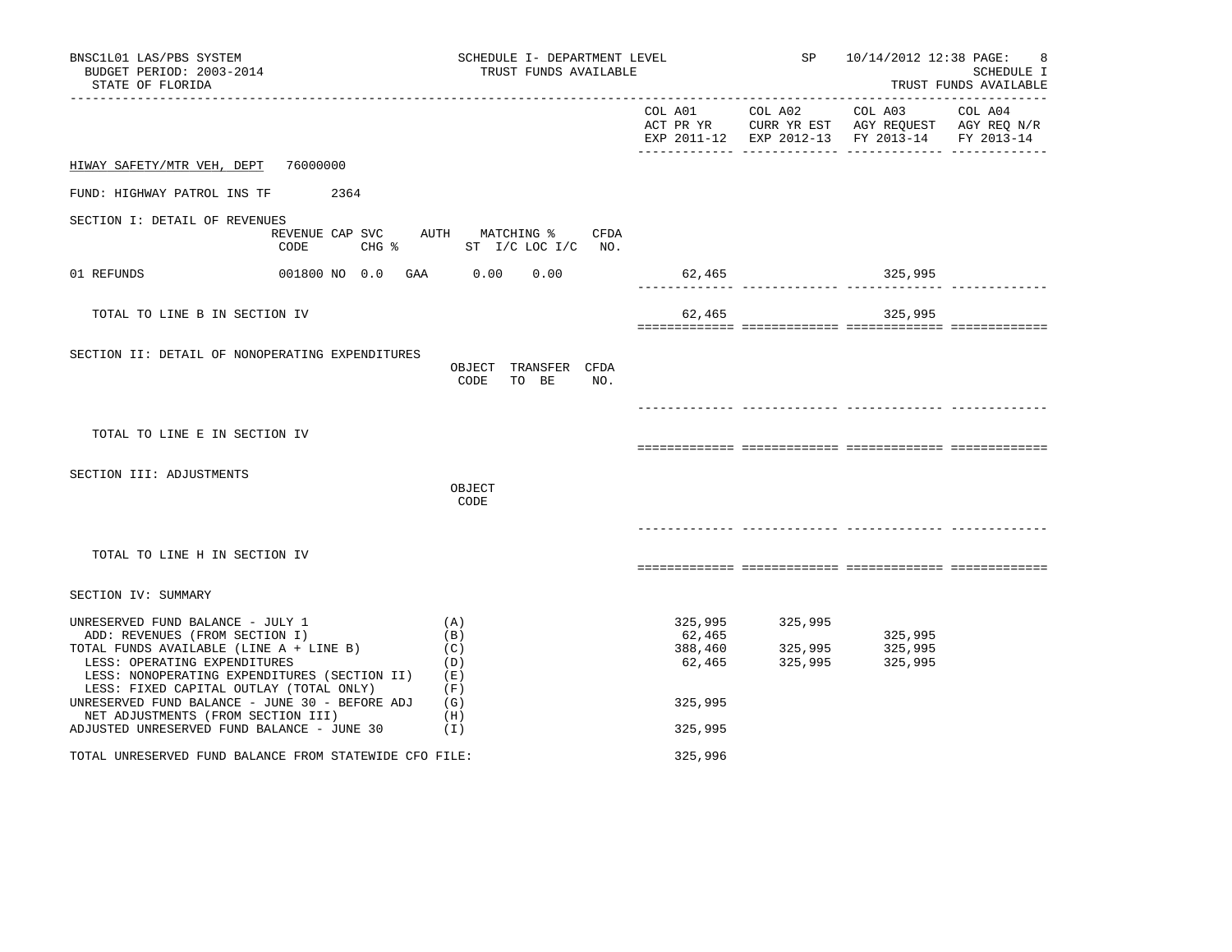| BNSC1L01 LAS/PBS SYSTEM<br>BUDGET PERIOD: 2003-2014<br>STATE OF FLORIDA                                                                                                                                                                |                                                | SCHEDULE I- DEPARTMENT LEVEL<br>TRUST FUNDS AVAILABLE                                                                                       |                                                                                                                                                                                    | SP              | 10/14/2012 12:38 PAGE:<br>9<br>SCHEDULE I<br>TRUST FUNDS AVAILABLE<br>--------------           |                       |  |
|----------------------------------------------------------------------------------------------------------------------------------------------------------------------------------------------------------------------------------------|------------------------------------------------|---------------------------------------------------------------------------------------------------------------------------------------------|------------------------------------------------------------------------------------------------------------------------------------------------------------------------------------|-----------------|------------------------------------------------------------------------------------------------|-----------------------|--|
|                                                                                                                                                                                                                                        |                                                |                                                                                                                                             |                                                                                                                                                                                    | COL A01 COL A02 | COL A03<br>ACT PR YR CURR YR EST AGY REQUEST AGY REQ N/R<br>EXP 2011-12 EXP 2012-13 FY 2013-14 | COL A04<br>FY 2013-14 |  |
| HIWAY SAFETY/MTR VEH, DEPT 76000000                                                                                                                                                                                                    |                                                |                                                                                                                                             |                                                                                                                                                                                    |                 |                                                                                                |                       |  |
| FUND: LAW ENFORCEMENT TF 2434                                                                                                                                                                                                          |                                                |                                                                                                                                             |                                                                                                                                                                                    |                 |                                                                                                |                       |  |
| SECTION I: DETAIL OF REVENUES                                                                                                                                                                                                          | REVENUE CAP SVC AUTH MATCHING %<br>CODE        | CFDA<br>CHG % ST I/C LOC I/C NO.                                                                                                            |                                                                                                                                                                                    |                 |                                                                                                |                       |  |
| 02 FORFEITURE RECEIPTS 001200 NO 8.0<br>03 INTEREST ON INVESTMENTS 000500 NO 8.0<br>05 REFUNDS<br>06 SALE OF SURPLUS PROP 002900 NO 8.0 273.055 0.00 0.00<br>07 REIMBURSEMENTS                                                         | 001800 NO 0.0<br>216<br>001801 NO 0.0 GAA 0.00 | 932.705 0.00<br>0.00<br>215 0.00<br>0.00<br>0.00 0.00<br>0.00                                                                               | 53,776-<br>34,238<br>16<br>51,093<br>142,937                                                                                                                                       | 34,000 34,000   |                                                                                                |                       |  |
| TOTAL TO LINE B IN SECTION IV                                                                                                                                                                                                          |                                                |                                                                                                                                             |                                                                                                                                                                                    | 174,508 34,000  | 34,000                                                                                         |                       |  |
| SECTION II: DETAIL OF NONOPERATING EXPENDITURES                                                                                                                                                                                        |                                                | OBJECT TRANSFER CFDA<br>CODE<br>TO BE<br>NO.                                                                                                |                                                                                                                                                                                    |                 |                                                                                                |                       |  |
| 01 GENERAL REVENUE SERVICE CHARGE<br>01 TRANSFER TO BE 76100100<br>01 TRANSFER TO BE 76100100<br>02 TRANSFER FROM DAS<br>03 ANTICIPATED BUDGET REVERSION<br>04 TRANSFER TO INFORMATION TECHNOLOGY<br>05 REFUNDS<br>06 INTEREST ADM FEE |                                                | 880000 76100100<br>810000 76100100<br>810000 76100100<br>899000 76010100<br>899000 76100100<br>810000 76400100<br>860000 76100100<br>830000 | $\begin{array}{cccc} 58,006 & 2,720 & 2,720 \\ 3,752- & 3,752- & 3,752- \\ 137,244- & 148,359- & 149,864- \\ 137,244 & 147,669 & 157,669 \end{array}$<br>3,752<br>120,805<br>1,938 |                 | 169,374- 1,527,018-<br>3,752 3,752                                                             |                       |  |
| TOTAL TO LINE E IN SECTION IV                                                                                                                                                                                                          |                                                |                                                                                                                                             |                                                                                                                                                                                    |                 | 180,749 167,344- 1,526,493-                                                                    |                       |  |
| SECTION III: ADJUSTMENTS                                                                                                                                                                                                               |                                                | OBJECT<br>CODE                                                                                                                              |                                                                                                                                                                                    |                 |                                                                                                |                       |  |
| 01 REVERSE PY OPERATING PAYABLE NOT CF<br>04 CERTIFICATION REVERSION SEPT 2012<br>06 SEPTEMBER 2011 REVERSION CF<br>13 INCREASE IN OPERATING EXPENSES                                                                                  |                                                | 991000<br>991000<br>991000<br>991000                                                                                                        | 155<br>462<br>40                                                                                                                                                                   | 1,490           |                                                                                                |                       |  |
| TOTAL TO LINE H IN SECTION IV                                                                                                                                                                                                          |                                                |                                                                                                                                             |                                                                                                                                                                                    | 657 1,490       |                                                                                                |                       |  |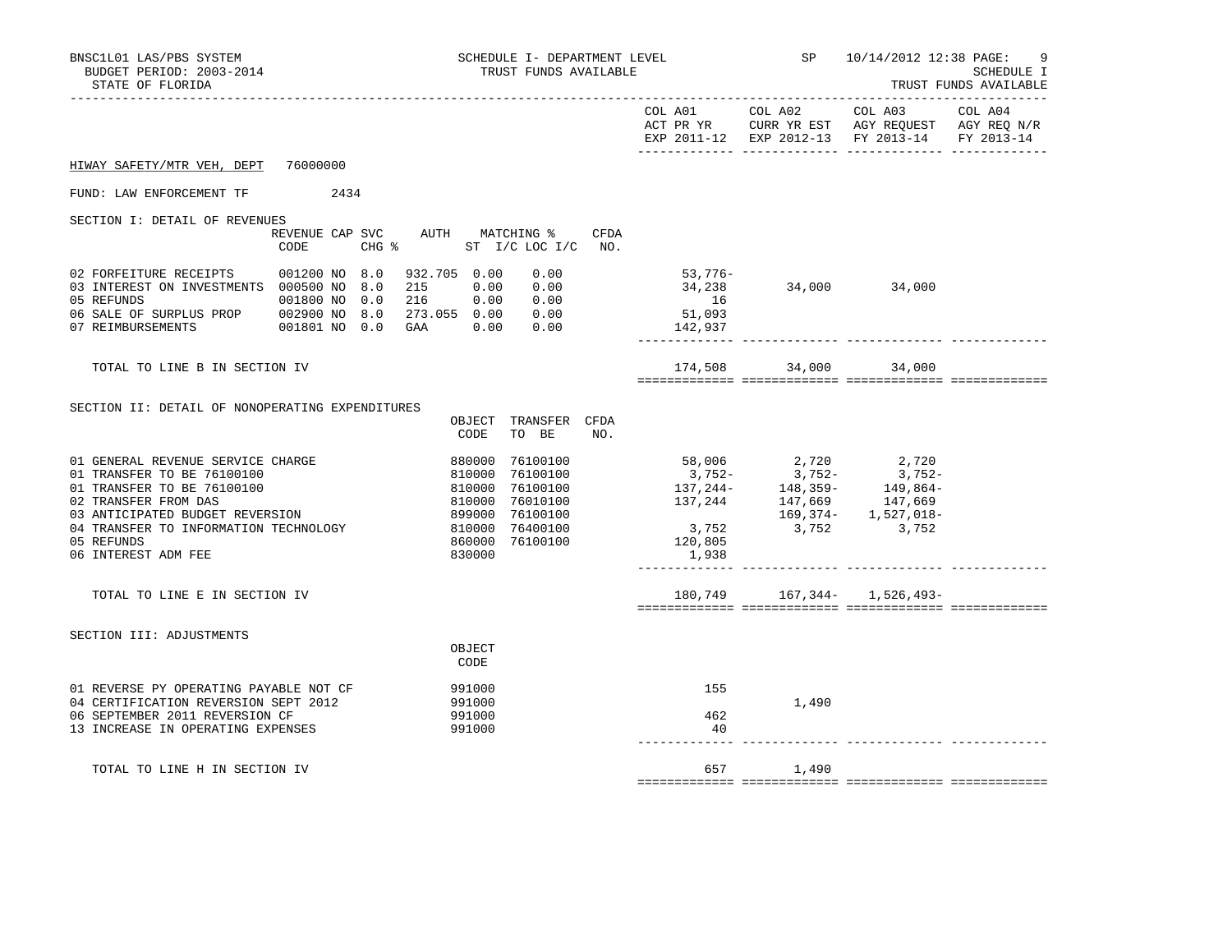| BNSC1L01 LAS/PBS SYSTEM<br>BUDGET PERIOD: 2003-2014<br>STATE OF FLORIDA                                                                                                                                                                                                                                                                                                        | SCHEDULE I- DEPARTMENT LEVEL<br>TRUST FUNDS AVAILABLE       |                                     |                                                                                                                                          | SP 10/14/2012 12:38 PAGE: 10<br>SCHEDULE I<br>TRUST FUNDS AVAILABLE |  |  |
|--------------------------------------------------------------------------------------------------------------------------------------------------------------------------------------------------------------------------------------------------------------------------------------------------------------------------------------------------------------------------------|-------------------------------------------------------------|-------------------------------------|------------------------------------------------------------------------------------------------------------------------------------------|---------------------------------------------------------------------|--|--|
|                                                                                                                                                                                                                                                                                                                                                                                |                                                             | COL A01<br>ACT PR YR<br>EXP 2011-12 | COL A02<br>CURR YR EST<br>EXP 2012-13                                                                                                    | COL A03 COL A04<br>AGY REOUEST AGY REO N/R<br>FY 2013-14 FY 2013-14 |  |  |
| HIWAY SAFETY/MTR VEH, DEPT 76000000                                                                                                                                                                                                                                                                                                                                            |                                                             |                                     |                                                                                                                                          |                                                                     |  |  |
| 2434<br>FUND: LAW ENFORCEMENT TF                                                                                                                                                                                                                                                                                                                                               |                                                             |                                     |                                                                                                                                          |                                                                     |  |  |
| SECTION IV: SUMMARY                                                                                                                                                                                                                                                                                                                                                            |                                                             |                                     |                                                                                                                                          |                                                                     |  |  |
| UNRESERVED FUND BALANCE - JULY 1<br>ADD: REVENUES (FROM SECTION I)<br>TOTAL FUNDS AVAILABLE (LINE A + LINE B)<br>LESS: OPERATING EXPENDITURES<br>LESS: NONOPERATING EXPENDITURES (SECTION II)<br>LESS: FIXED CAPITAL OUTLAY (TOTAL ONLY)<br>UNRESERVED FUND BALANCE - JUNE 30 - BEFORE ADJ<br>NET ADJUSTMENTS (FROM SECTION III)<br>ADJUSTED UNRESERVED FUND BALANCE - JUNE 30 | (A)<br>(B)<br>(C)<br>(D)<br>(E)<br>(F)<br>(G)<br>(H)<br>(I) | 657<br>1,352,519                    | 2,456,506 1,352,519<br>174,508 34,000 34,000<br>2,631,014 1,386,519 34,000<br>1,098,403 1,555,353 1,560,493<br>1,351,862 1,490-<br>1,490 |                                                                     |  |  |

TOTAL UNRESERVED FUND BALANCE FROM STATEWIDE CFO FILE: 2,456,506

| SCHEDULE I- DEPARTMENT LEVEI |  |                       |  |
|------------------------------|--|-----------------------|--|
|                              |  | TRUST FUNDS AVAILABLE |  |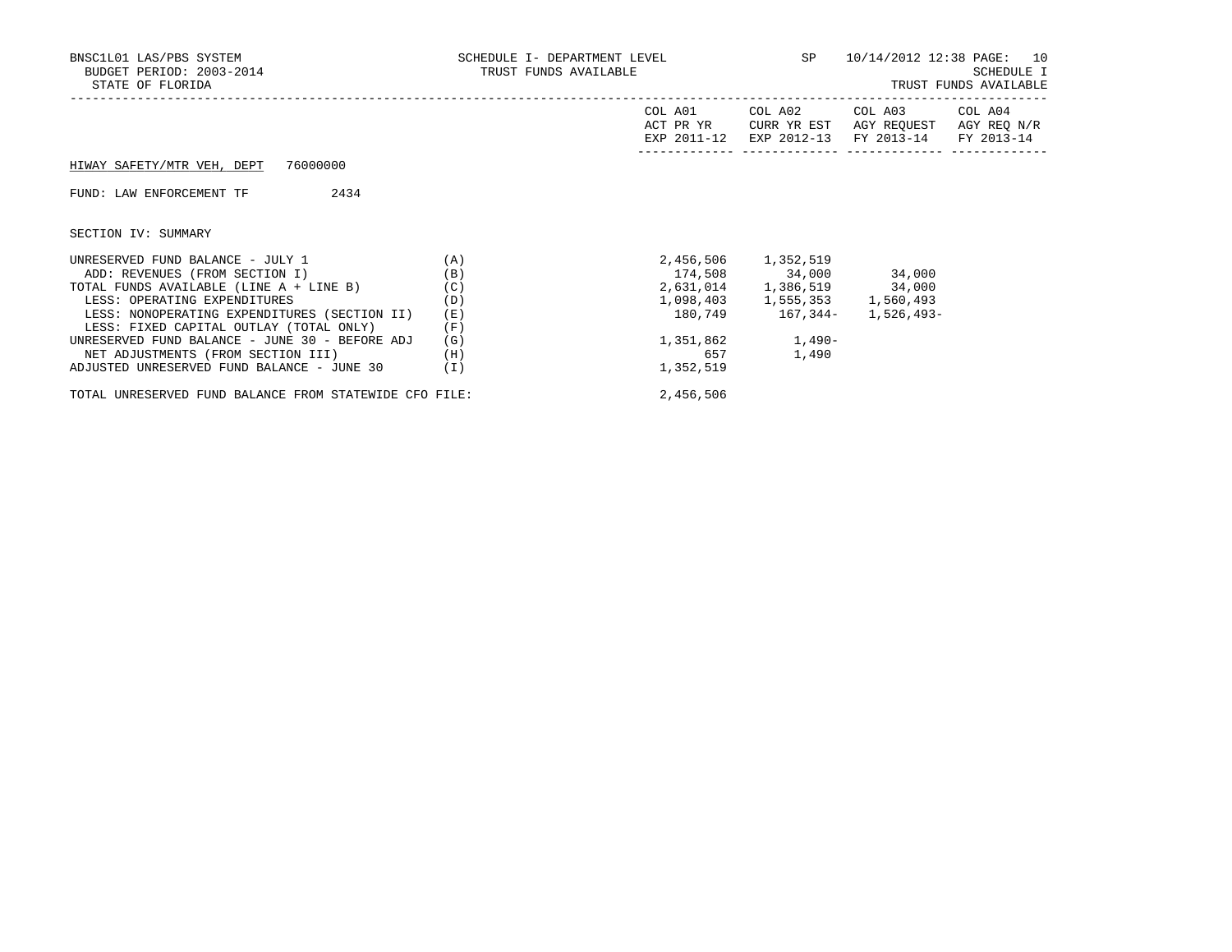| BNSC1L01 LAS/PBS SYSTEM<br>BUDGET PERIOD: 2003-2014<br>STATE OF FLORIDA                                                                                                                                                                  | SCHEDULE I- DEPARTMENT LEVEL<br>TRUST FUNDS AVAILABLE |                                        |                                         | SP 10/14/2012 12:38 PAGE: 11<br>SCHEDULE I<br>TRUST FUNDS AVAILABLE                                       |         |  |
|------------------------------------------------------------------------------------------------------------------------------------------------------------------------------------------------------------------------------------------|-------------------------------------------------------|----------------------------------------|-----------------------------------------|-----------------------------------------------------------------------------------------------------------|---------|--|
|                                                                                                                                                                                                                                          |                                                       |                                        | COL A01 COL A02                         | COL A03<br>ACT PR YR CURR YR EST AGY REQUEST AGY REQ N/R<br>EXP 2011-12 EXP 2012-13 FY 2013-14 FY 2013-14 | COL A04 |  |
| 76000000<br>HIWAY SAFETY/MTR VEH, DEPT                                                                                                                                                                                                   |                                                       |                                        |                                         |                                                                                                           |         |  |
| FUND: MH & REC VEH PROTECT TF<br>2463                                                                                                                                                                                                    |                                                       |                                        |                                         |                                                                                                           |         |  |
| SECTION I: DETAIL OF REVENUES<br>REVENUE CAP SVC<br>CODE                                                                                                                                                                                 | AUTH MATCHING %<br>CFDA<br>CHG % ST I/C LOC I/C NO.   |                                        |                                         |                                                                                                           |         |  |
| 01 M/H LICENSE FEE 000200 YES 8.0<br>02 TRANS IN M/H TITLE FEES 001520 NO 8.0                                                                                                                                                            | 320.781 0.00<br>0.00<br>0.00<br>320.781 0.00          | 13,419                                 | 42, 121 44, 459 45, 015<br>13,500       | 13,931                                                                                                    |         |  |
| TOTAL TO LINE B IN SECTION IV                                                                                                                                                                                                            |                                                       | 55,540                                 | 57,959                                  | 58,946                                                                                                    |         |  |
| SECTION II: DETAIL OF NONOPERATING EXPENDITURES                                                                                                                                                                                          | OBJECT TRANSFER CFDA<br>CODE<br>TO BE<br>NO.          |                                        |                                         |                                                                                                           |         |  |
| 01 CLAIMS<br>02 GR SERVICE CHARGE                                                                                                                                                                                                        | 860000<br>880000                                      | 40,000<br>4,050                        | 260,754<br>4,637                        | 54,230<br>4,716                                                                                           |         |  |
| TOTAL TO LINE E IN SECTION IV                                                                                                                                                                                                            |                                                       |                                        | 44,050 265,391 58,946                   |                                                                                                           |         |  |
| SECTION III: ADJUSTMENTS                                                                                                                                                                                                                 | OBJECT<br>CODE                                        |                                        |                                         |                                                                                                           |         |  |
| TOTAL TO LINE H IN SECTION IV                                                                                                                                                                                                            |                                                       |                                        |                                         |                                                                                                           |         |  |
| SECTION IV: SUMMARY                                                                                                                                                                                                                      |                                                       |                                        |                                         |                                                                                                           |         |  |
| UNRESERVED FUND BALANCE - JULY 1<br>ADD: REVENUES (FROM SECTION I)<br>TOTAL FUNDS AVAILABLE (LINE A + LINE B)<br>LESS: OPERATING EXPENDITURES<br>LESS: NONOPERATING EXPENDITURES (SECTION II)<br>LESS: FIXED CAPITAL OUTLAY (TOTAL ONLY) | (A)<br>(B)<br>(C)<br>(D)<br>(E)<br>(F)                | 195,942<br>55,540<br>251,482<br>44,050 | 207,432<br>57,959<br>265,391<br>265,391 | 58,946<br>58,946<br>58,946                                                                                |         |  |
| UNRESERVED FUND BALANCE - JUNE 30 - BEFORE ADJ<br>NET ADJUSTMENTS (FROM SECTION III)                                                                                                                                                     | (G)<br>(H)                                            | 207,432                                |                                         |                                                                                                           |         |  |
| ADJUSTED UNRESERVED FUND BALANCE - JUNE 30                                                                                                                                                                                               | ( I )                                                 | 207,432                                |                                         |                                                                                                           |         |  |
| TOTAL UNRESERVED FUND BALANCE FROM STATEWIDE CFO FILE:                                                                                                                                                                                   |                                                       | 195,942                                |                                         |                                                                                                           |         |  |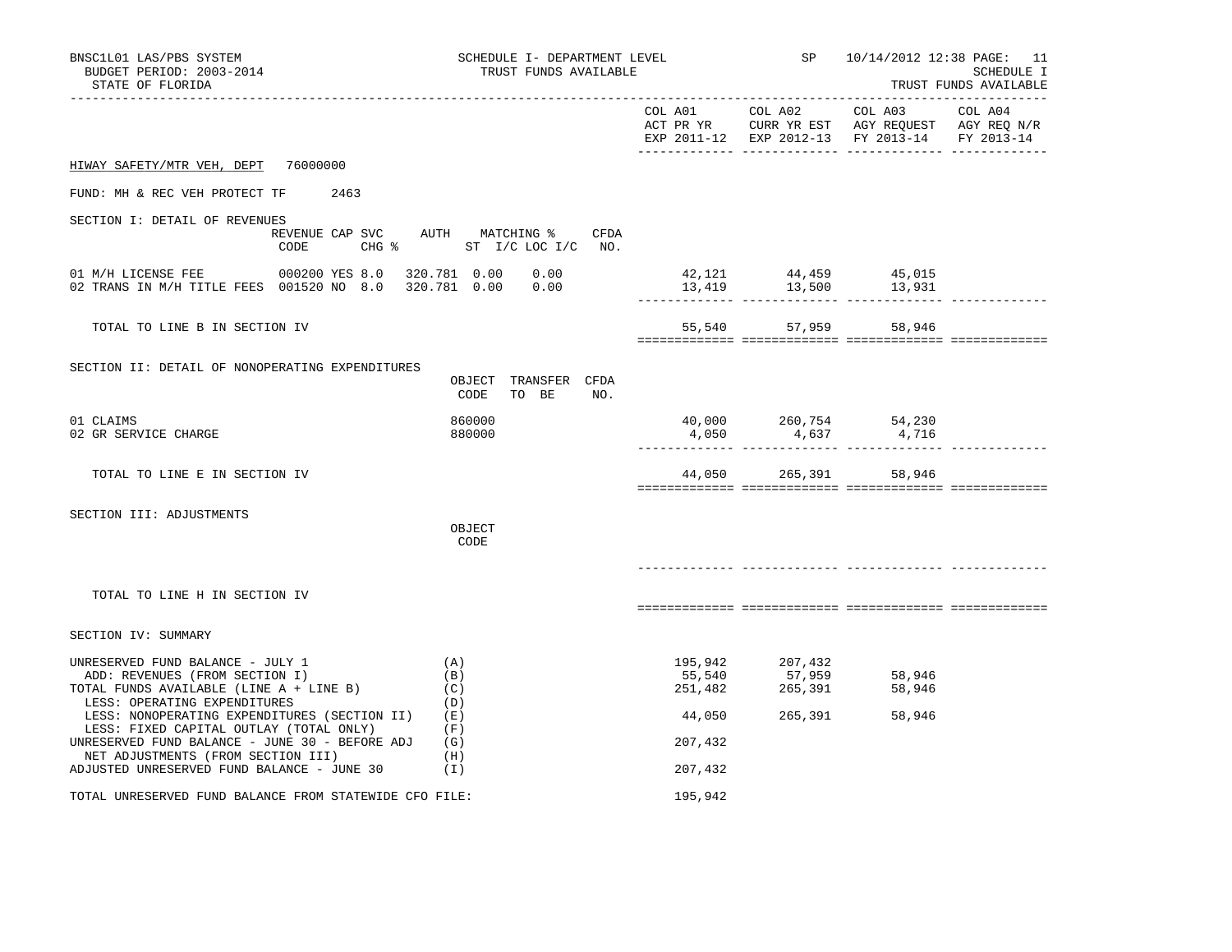| BNSC1L01 LAS/PBS SYSTEM<br>SCHEDULE I- DEPARTMENT LEVEL<br>BUDGET PERIOD: 2003-2014<br>TRUST FUNDS AVAILABLE<br>STATE OF FLORIDA                                                     |                                                                     |                                           | SP 10/14/2012 12:38 PAGE: 12<br>--------------------------------<br>--------------------- |                                                                                                                   | SCHEDULE I<br>TRUST FUNDS AVAILABLE |  |
|--------------------------------------------------------------------------------------------------------------------------------------------------------------------------------------|---------------------------------------------------------------------|-------------------------------------------|-------------------------------------------------------------------------------------------|-------------------------------------------------------------------------------------------------------------------|-------------------------------------|--|
|                                                                                                                                                                                      |                                                                     | COL A01 COL A02                           |                                                                                           | COL A03 COL A04<br>ACT PR YR CURR YR EST AGY REQUEST AGY REQ N/R<br>EXP 2011-12 EXP 2012-13 FY 2013-14 FY 2013-14 |                                     |  |
| HIWAY SAFETY/MTR VEH, DEPT 76000000                                                                                                                                                  |                                                                     |                                           |                                                                                           |                                                                                                                   |                                     |  |
| 2719<br>FUND: FED LAW ENFORCEMENT TF                                                                                                                                                 |                                                                     |                                           |                                                                                           |                                                                                                                   |                                     |  |
| SECTION I: DETAIL OF REVENUES<br>CODE                                                                                                                                                | REVENUE CAP SVC AUTH MATCHING %<br>CFDA<br>CHG % ST I/C LOC I/C NO. |                                           |                                                                                           |                                                                                                                   |                                     |  |
| 01 FORFEITURE REV FED PROG 001270 YES 0.0<br>001600 NO 0.0<br>02 TRANSFER FROM FDOT<br>03 INTEREST ON INVESTMENTS 002000 NO 0.0<br>05 FORFEITURE PROCEEDS 001200 NO 0.0 932.705 0.00 | 932.705 0.00<br>0.00<br>GAA 0.00 0.00<br>216  0.00  0.00<br>0.00    | 815,635<br>1,375,124<br>19,568<br>11,407- |                                                                                           | 20,000 20,000                                                                                                     | 735,275                             |  |
| TOTAL TO LINE B IN SECTION IV                                                                                                                                                        |                                                                     | 2,198,920                                 | 20,000                                                                                    | 20,000                                                                                                            | 735,275                             |  |
| SECTION II: DETAIL OF NONOPERATING EXPENDITURES                                                                                                                                      | OBJECT TRANSFER CFDA<br>TO BE<br>CODE<br>NO.                        |                                           |                                                                                           |                                                                                                                   |                                     |  |
| 01 TRANSFER FROM BUDGET ENTITY 76100600<br>01 TRANSFER TO 76100100<br>02 INVESTMENT ADMINISTRATIVE FEE                                                                               | 76100600<br>810000<br>76100100<br>810000<br>880000                  | 199,719<br>199,719-<br>1,113              |                                                                                           |                                                                                                                   |                                     |  |
| TOTAL TO LINE E IN SECTION IV                                                                                                                                                        |                                                                     | 1,113                                     |                                                                                           |                                                                                                                   |                                     |  |
| SECTION III: ADJUSTMENTS                                                                                                                                                             | OBJECT<br>CODE                                                      |                                           |                                                                                           |                                                                                                                   |                                     |  |
| 01 ADJUST FOR PART B<br>02 CERTIFIED REVERSION SEPTEMBER 2011<br>03 ADJUST FOR OPERATING PAY NOT CERTIFIED<br>05 CERTIFICATION REVERSIONS SEPTEMBER 2012                             | 991000<br>991000<br>991000<br>991000                                | 39,876-<br>52,534<br>158                  | 4,639                                                                                     |                                                                                                                   |                                     |  |
|                                                                                                                                                                                      |                                                                     |                                           |                                                                                           |                                                                                                                   |                                     |  |